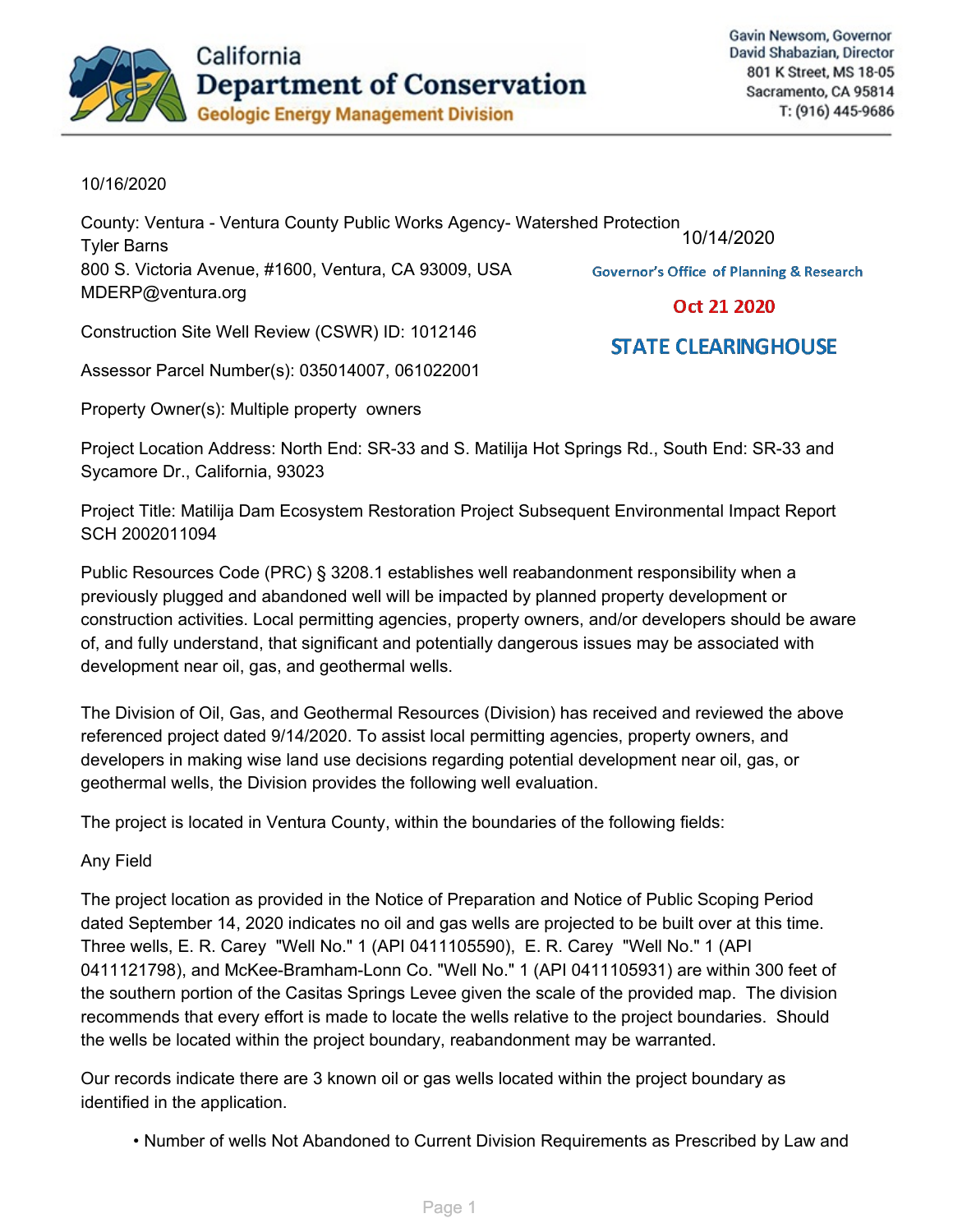

Projected to Be Built Over or Have Future Access Impeded by this project: 0

- Number of wells Not Abandoned to Current Division Requirements as Prescribed by Law and Not Projected to Be Built Over or Have Future Access Impeded by this project: 3
- Number of wells Abandoned to Current Division Requirements as Prescribed by Law and Projected to Be Built Over or Have Future Access Impeded by this project: 0
- Number of wells Abandoned to Current Division Requirements as Prescribed by Law and Not Projected to Be Built Over or Have Future Access Impeded by this project: 0

The Division categorically advices against building over, or in any way impeding access to, oil, gas, or geothermal wells. Impeding access to a well could result in the need to remove any structure or obstacle that prevents or impedes access including, but not limited to, buildings, housing, fencing, landscaping, trees, pools, patios, sidewalks, roadways, and decking. Maintaining sufficient access is considered the ability for a well servicing unit and associated necessary equipment to reach a well from a public street or access way, solely over the parcel on which the well is located. A well servicing unit, and any necessary equipment, should be able to pass unimpeded along and over the route, and should be able to access the well without disturbing the integrity of surrounding infrastructure

There are no guarantees a well abandoned in compliance with current Division requirements as prescribed by law will not start leaking in the future. It always remains a possibility that any well may start to leak oil, gas, and/or water after abandonment, no matter how thoroughly the well was plugged and abandoned. The Division acknowledges wells plugged and abandoned to the most current Division requirements as prescribed by law have a lower probability of leaking in the future, however there is no guarantees that such abandonments will not leak.

The Division advises that all wells identified on the development parcel prior to, or during, development activities be tested for liquid and gas leakage. Surveyed locations should be provided to the Division in Latitude and Longitude, NAD 83 decimal format. The Division expects any wells found leaking to be reported to it immediately.

Failure to plug and reabandon the well may result in enforcement action, including an order to perform reabandonment well work, pursuant to PRC § 3208.1, and 3224.

PRC § 3208.1 give the Division the authority to order or permit the re-abandonment of any well where it has reason to question the integrity of the previous abandonment, or if the well is not accessible or visible. Responsibility for re-abandonment costs may be affected by the choices made by the local permitting agency, property owner, and/or developer in considering the general advice set forth in this letter. The PRC continues to define the person or entity responsible for reabandonment as:

1. The property owner - If the well was plugged and abandoned in conformance with Division requirements at the time of abandonment, and in its current condition does not pose an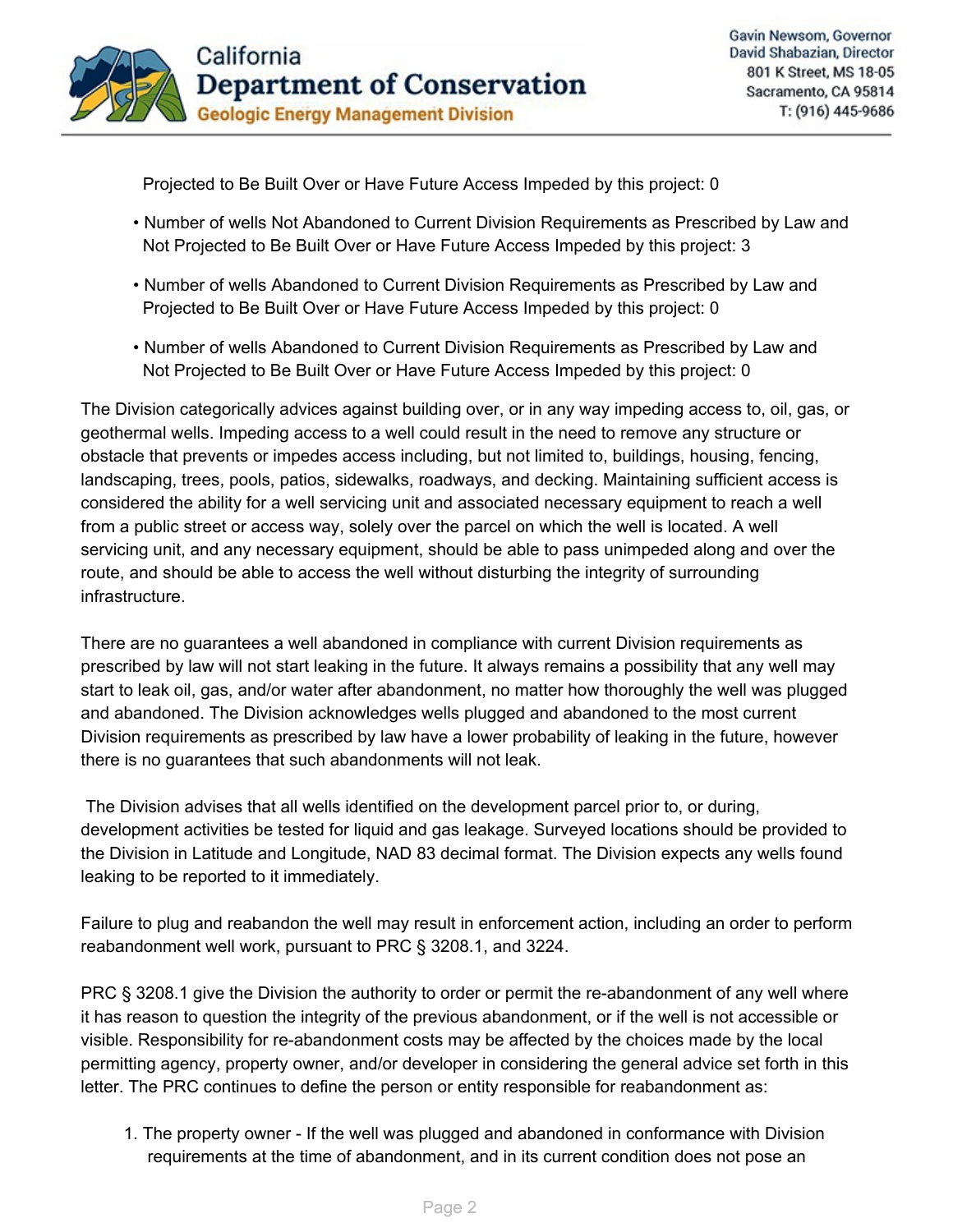

immediate danger to life, health, and property, but requires additional work solely because the owner of the property on which the well is located proposes construction on the property that would prevent or impede access to the well for purposes of remedying a currently perceived future problem, then the owner of the property on which the well is located shall obtain all rights necessary to reabandon the well and be responsible for the reabandonment.

- 2. The person or entity causing construction over or near the well If the well was plugged and abandoned in conformance with Division requirements at the time of plugging and abandonment, and the property owner, developer, or local agency permitting the construction failed either to obtain an opinion from the supervisor or district deputy as to whether the previously abandoned well is required to be reabandoned, or to follow the advice of the supervisor or district deputy not to undertake the construction, then the person or entity causing the construction over or near the well shall obtain all rights necessary to reabandon the well and be responsible for the reabandonment.
- 3. The party or parties responsible for disturbing the integrity of the abandonment If the well was plugged and abandoned in conformance with Division requirements at the time of plugging and abandonment, and after that time someone other than the operator or an affiliate of the operator disturbed the integrity of the abandonment in the course of developing the property, then the party or parties responsible for disturbing the integrity of the abandonment shall be responsible for the reabandonment.

No well work may be performed on any oil, gas, or geothermal well without written approval from the Division. Well work requiring approval includes, but is not limited to, mitigating leaking gas or other fluids from abandoned wells, modifications to well casings, and/or any other re-abandonment work. The Division also regulates the top of a plugged and abandoned well's minimum and maximum depth below final grade. CCR §1723.5 states well casings shall be cut off at least 5 feet but no more than 10 feet below grade. If any well needs to be lowered or raised (i.e. casing cut down or casing riser added) to meet this regulation, a permit from the Division is required before work can start.

The Division makes the following additional recommendations to the local permitting agency, property owner, and developer:

1. To ensure that present and future property owners are aware of (a) the existence of all wells located on the property, and (b) potentially significant issues associated with any improvements near oil or gas wells, the Division recommends that information regarding the above identified well(s), and any other pertinent information obtained after the issuance of this letter, be communicated to the appropriate county recorder for inclusion in the title information of the subject real property.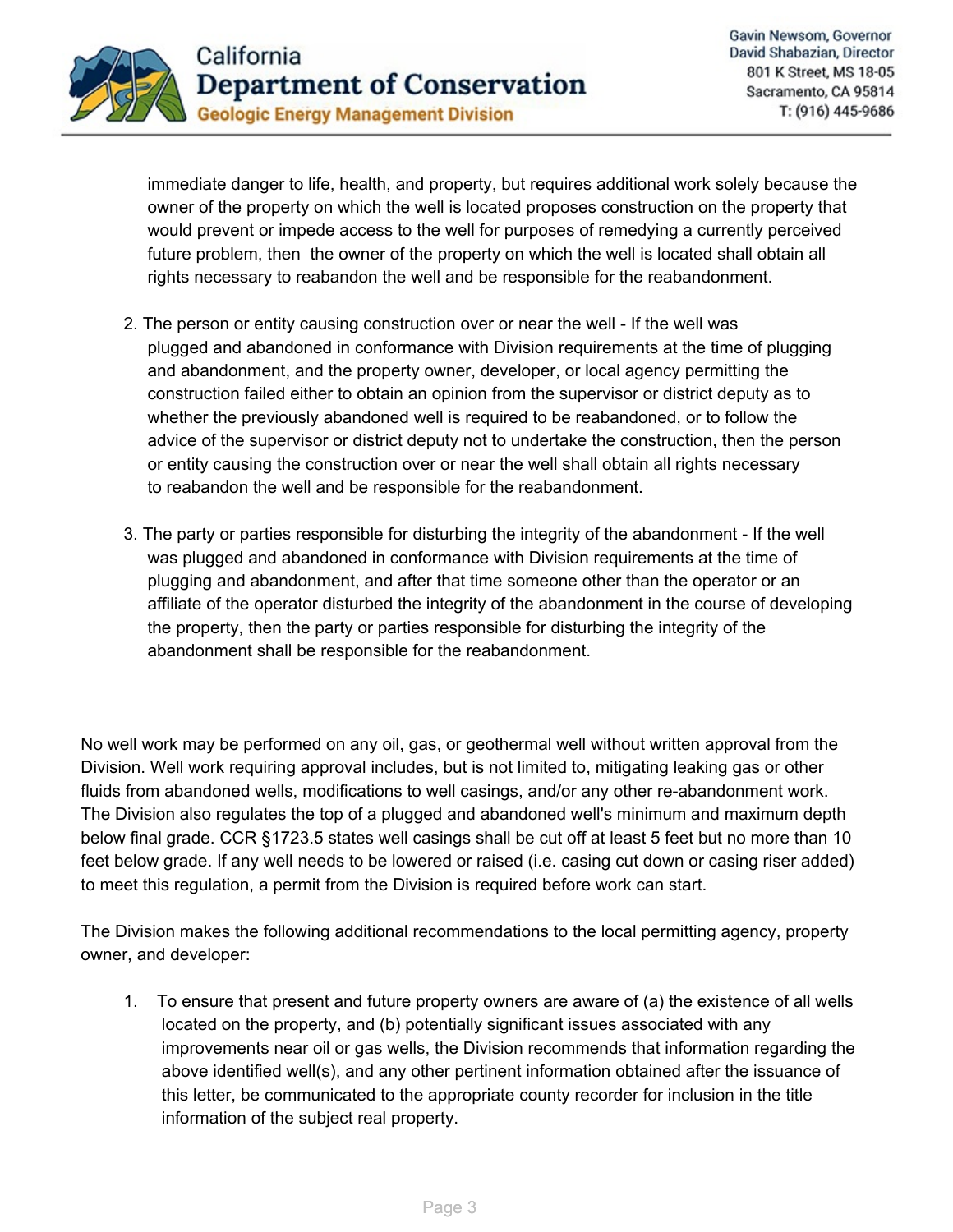

 $2.$ The Division recommends that any soil containing hydrocarbons be disposed of in accordance with local, state, and federal laws. Please notify the appropriate authorities if soil containing significant amounts of hydrocarbons is discovered during development.

As indicated in PRC § 3106, the Division has statutory authority over the drilling, operation, maintenance, and abandonment of oil, gas, and geothermal wells, and attendant facilities, to prevent, as far as possible, damage to life, health, property, and natural resources; damage to underground oil, gas, and geothermal deposits; and damage to underground and surface waters suitable for irrigation or domestic purposes. In addition to the Division's authority to order work on wells pursuant to PRC §§ 3208.1 and 3224, it has authority to issue civil and criminal penalties under PRC §§ 3236, 3236.5, and 3359 for violations within the Division's jurisdictional authority. The Division does not regulate grading, excavations, or other land use issues.

If during development activities, any wells are encountered that were not part of this review, the property owner is expected to immediately notify the Division's construction site well review engineer in the Coastal district office, and file for Division review an amended site plan with well casing diagrams. The District office will send a follow-up well evaluation letter to the property owner and local permitting agency.

Should you have any questions, please contact me at (805) 937-7246 or via email at Pat.Abel@conservation.ca.gov

Sincerely,

Pat-Abel Coastal District Deputy